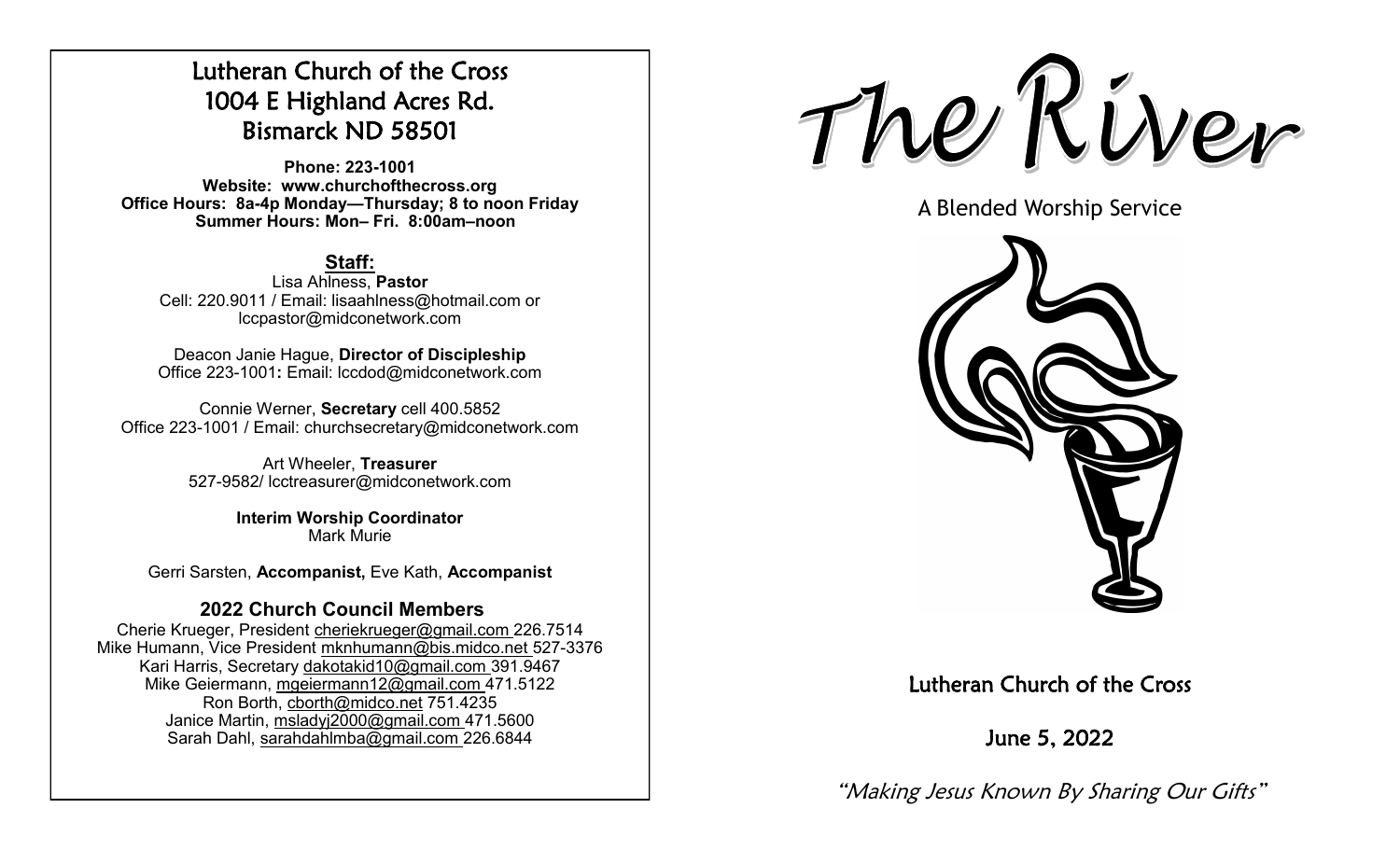## **LUTHERAN CHURCH OF THE CROSS** *"The River" Worship Service*

*Pentecost Sunday* **June 5, 2022**

### WE COME TOGETHER

*You are invited to sing with the Worship Team as we gather for worship. All songs and worship liturgy will be projected on the screens for your use.* 

#### **PRELUDE MUSIC**

 *"Blessed Be The Name of the Lord", "How Majestic IS Your Name", "Join in the Dance"*

**WORDS OF WELCOME AND ANNOUNCEMENTS**

**GREETINGS OF PEACE**

**PRAYER OF THE DAY**

**OUR CONFESSION, GOD'S FORGIVENESS**

**GATHERING SONG:** *"On The Day Of Pentecost"*

WE HEAR GOD'S WORD

**FIRST READING:** Acts 2:1-21

**RESPONSIVE READING:** Psalm 104:24-34,35b

**SECOND READING:** Romans 8:14-17

**GOSPEL ACCLAMATION:** *"He Is Exalted" Please Stand*

**GOSPEL READING:** John 14:8-27

**SERMON** Bishop Craig Schweitzer video

**Summer hours** started on Tuesday May 31st. Office hours will be from 9am to 1pm Monday through Friday. If you need assistance or need someone to be in the office after 1pm please let us know.

## SUPPORT.



## JOIN US FOR A NIGHT OUT AT THE BALLPARK

DATE: MONDAY, JUNE 6 CAMP **CROSS TIME: 6:35PM BISMARCK MUNICIPAL BALLPARK** 

## TICKET OPTIONS: FIRST COME, FIRST SERVE. BOOK TODAY!







**Bleacher Seat** 

90 Minutes All-You-Can-Eat

## **HOW TO PURCHASE TICKETS:**

SCAN THE QR CODE BELOW OR VISIT LARKSTICKETS.COM AND USE PROMO CODE: CROSS



# A NIGHT WITH THE LARKS!

Come support Camp of the Cross as they raise money through the First International Bank & Trust Miracle Minute and 50/50 Raffle!



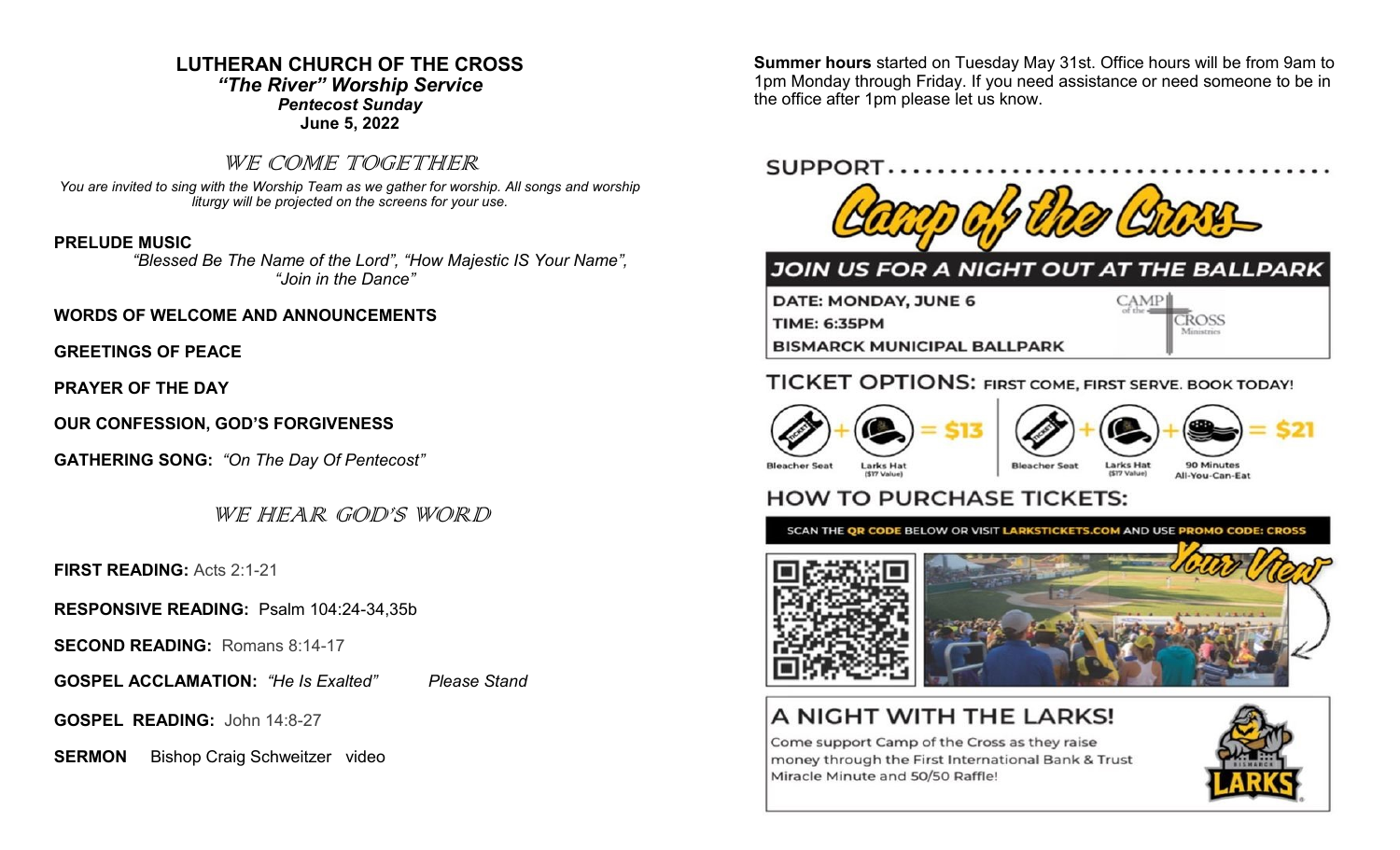## **ANNOUNCEMENTS**

**Welcome to Lutheran Church of the Cross, and to "The River" Blended Worship Service this morning!** If you are visiting with us today, please take a moment to sign the guestbook in the narthex.

**Book Club Choices:** Meets the 2nd Wednesday at 1:30 in the Library. June: THE BOOK OF LOST NAMES by Kristen Harmel July: THE MAID by Nita Prose Aug. BICYCLING WITH BUTTERFLIES by Sara Dykman

**VBS** will be held June 6-8th at LCC, from 5:30-7pm. Our theme is "Tree of Healing." Participants will learn about the health and wellness for us and for our neighbors. "Tree of Healing" VBS is a chance for children and adults to consider what health means and how God invites us to share in the building of a just world where all can enjoy the gives of God's creation. You can register online at: [https://](https://form.jotform.com/lccdod/2022vbsregistration) [form.jotform.com/lccdod/2022vbsregistration](https://form.jotform.com/lccdod/2022vbsregistration) If you have any questions, please contact Deacon Janie.

**Thank you** to Sondra Krogstad for presiding over communion today.

**Summer BBQ Picnics** are starting back up this summer June 8th, July 13th, and August 10th. The picnic starts at 5pm with worship to follow at 6pm. Please bring a side dish to share. Hotdogs, chicken, burgers, and beverages will be provided!

#### **June's Altar Focus: Baby Care Kits**

- **TWO** lightweight cotton t-shirts (no Onesies ®)
- **TWO** long- or short-sleeved gowns or sleepers (without feet)
- **TWO** receiving blankets, medium-weight cotton or flannel, or crocheted or knitted with lightweight yarn, between 36" and 52" square
- **FOUR** cloth diapers, flat fold preferred
- **ONE** jacket, sweater or sweatshirt with a hood, or include a baby cap
- **TWO** pairs of socks, **ONE** hand towel, dark color recommended
- **TWO** or three bath-size bars of gentle soap equaling 8 to 9 oz., any brand, in original wrapping; no mini or hotel size bars, **TWO** diaper pins or large safety pins



**PRAYERS OF THE CHURCH:** *"Lord Listen To Your Children Praying"* 

**OFFERING/OFFERTORY:** "*Give Thanks"*

**OFFERTORY PRAYER** *Please Stand*

### WE SHARE THE MEAL

**PREPARATION FOR THE MEAL**

**LORD'S PRAYER:** Spoken

**INVITATION TO OUR LORD'S SUPPER** *All are welcome*

**COMMUNION SONG:** *"Let Us Break Bread Together" ELW 471*

**COMMUNION BLESSING/POST COMMUNION PRAYER** *Please Stand*

**BENEDICTION:** Spoken

**SENDING SONG/POSTLUDE SONG:** "The Spirit Sends Us Forth to Serve"

#### **DISMISSAL**

*(All children are welcome to come to the front and play instruments during the Worship Team's postlude song)*

#### **TODAY'S READING REFLECTION**

On Pentecost, we celebrate that we have been given an Advocate to accompany us. Poured out in wind and fire, water, wine, and bread, the Holy Spirit abides in and among us. We give thanks that God speaks to each of us, no matter our origins, language, or life path. Filled with the Spirit of truth, we go out from worship to proclaim the saving power of Christ's love and the freedom of God's grace with all the world.